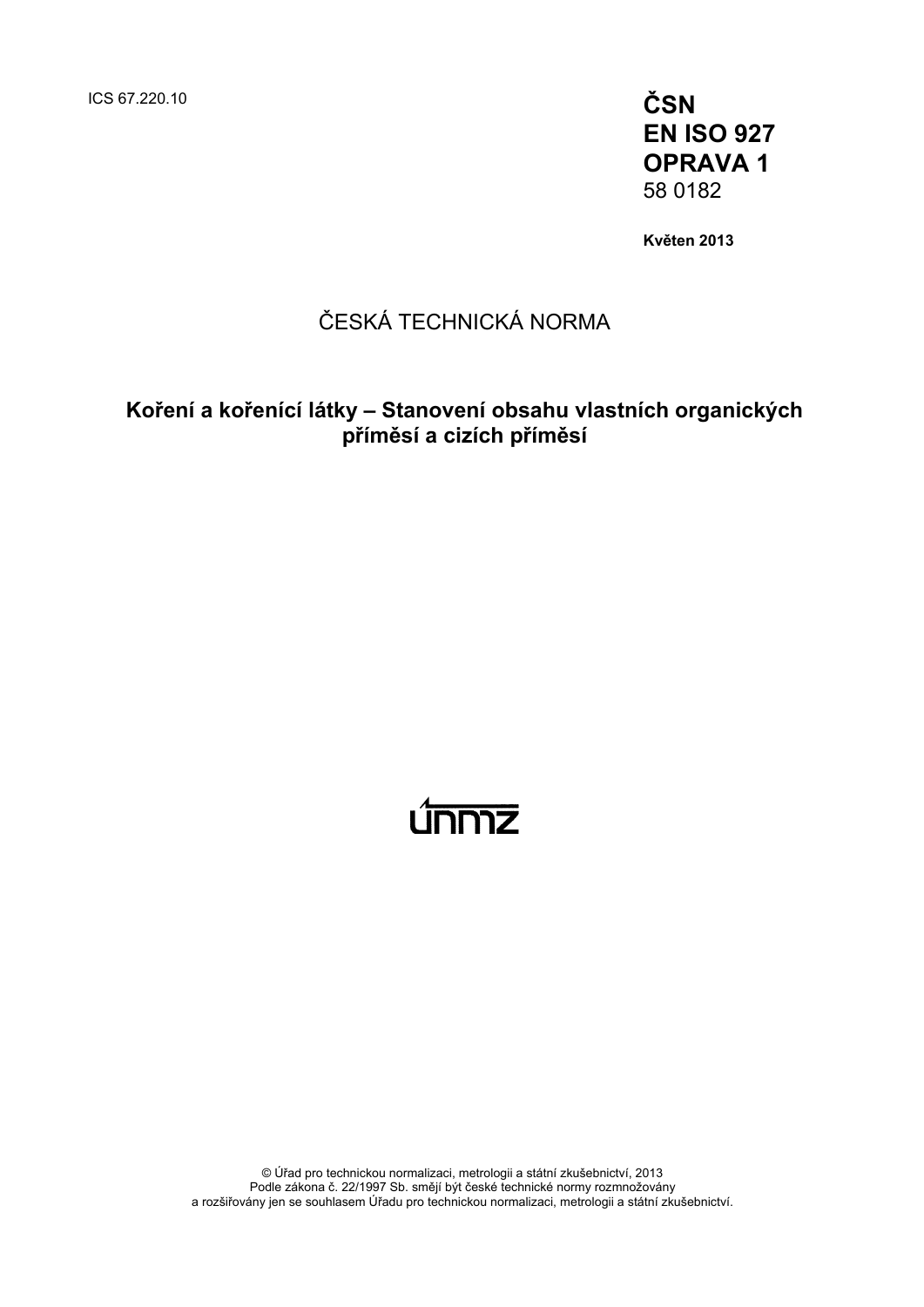ČSN EN ISO 927/Opr. 1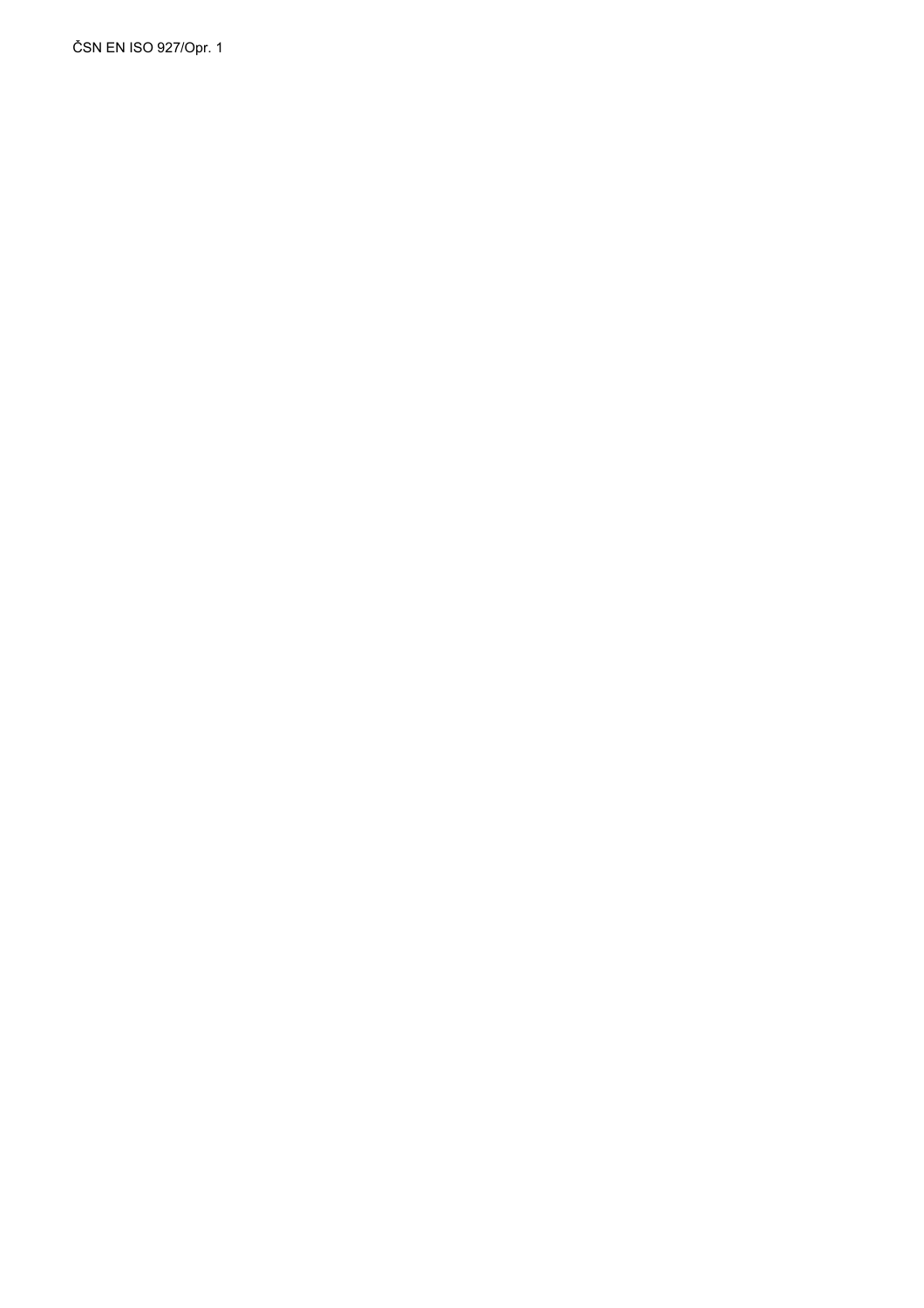## EUROPEAN STANDARD

# **EN ISO 927:2009/AC**

NORME EUROPÉENNE EUROPÄISCHE NORM

 September 2012 Septembre 2012 September 2012

**ICS** 67.220.10

English version Version Française Deutsche Fassung

 Spices and condiments - Determination of extraneous matter and foreign matter content - Technical Corrigendum 1 (ISO 927:2009/Cor 1:2012)

Épices - Détermination de la teneur en matières étrangères - Rectificatif technique 1 (ISO 927:2009/Cor 1:2012)

 Gewürze und würzende Zutaten - Bestimmung des Gehaltes an Fremdkörper (ISO 927:2009/Cor 1:2012)

This corrigendum becomes effective on 15 September 2012 for incorporation in the three official language versions of the EN.

Ce corrigendum prendra effet le 15 septembre 2012 pour incorporation dans les trois versions linguistiques officielles de la EN.

Die Berichtigung tritt am 15. September 2012 zur Einarbeitung in die drei offiziellen Sprachfassungen der EN in Kraft.



EUROPEAN COMMITTEE FOR STANDARDIZATION COMITÉ EUROPÉEN DE NORMALISATION EUROPÄISCHES KOMITEE FÜR NORMUNG

**Management Centre: Avenue Marnix 17, B-1000 Brussels** 

© 2012 CEN All rights of exploitation in any form and by any means reserved worldwide for CEN national Members. Tous droits d'exploitation sous quelque forme et de quelque manière que ce soit réservés dans le monde entier aux membres nationaux du CEN.

Alle Rechte der Verwertung, gleich in welcher Form und in welchem Verfahren, sind weltweit den nationalen Mitgliedern von CEN vorbehalten.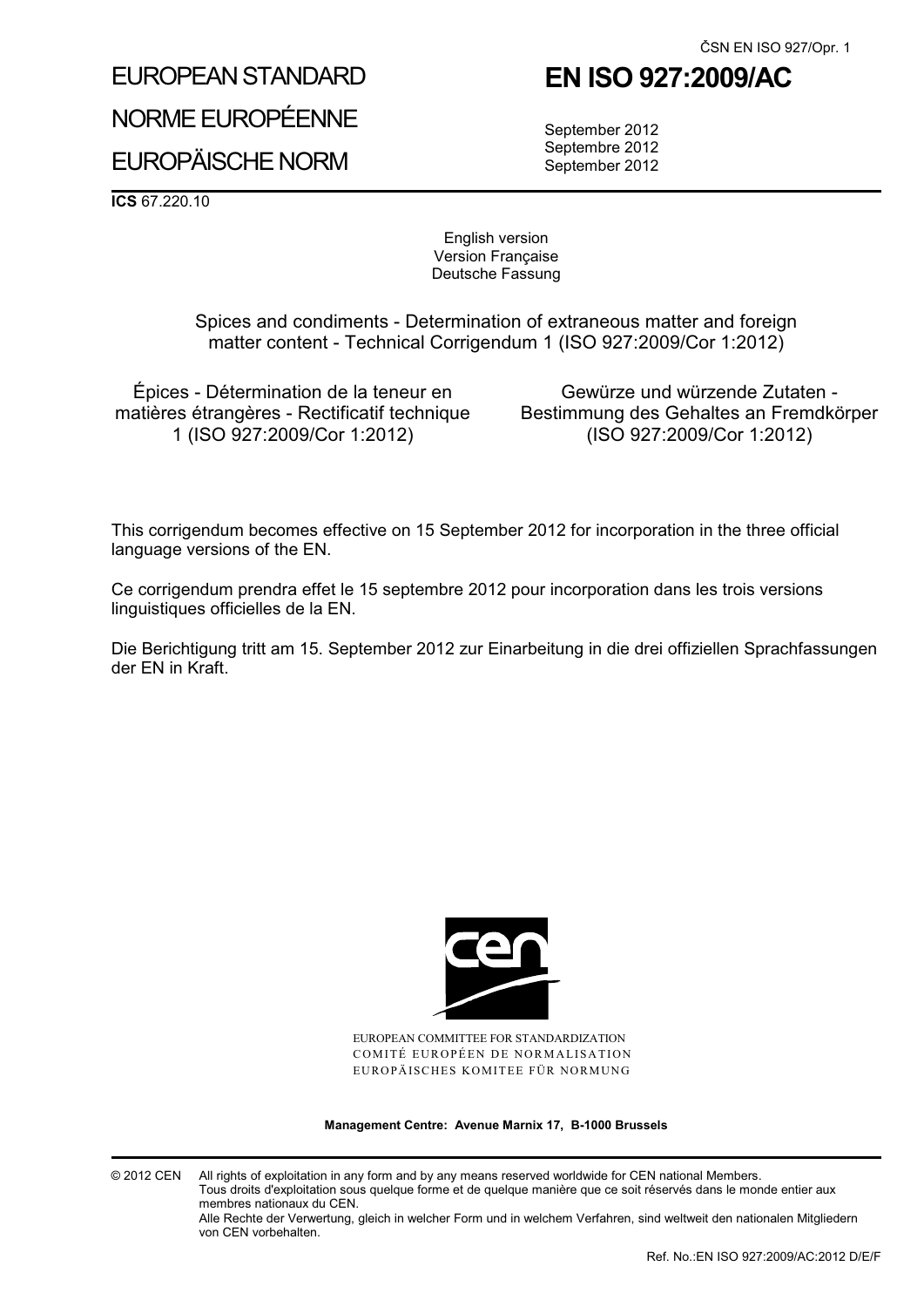# ČSN EN ISO 927/Opr. 1<br>EN ISO 927:2009/AC:2012 (E)

## **Contents**

### Page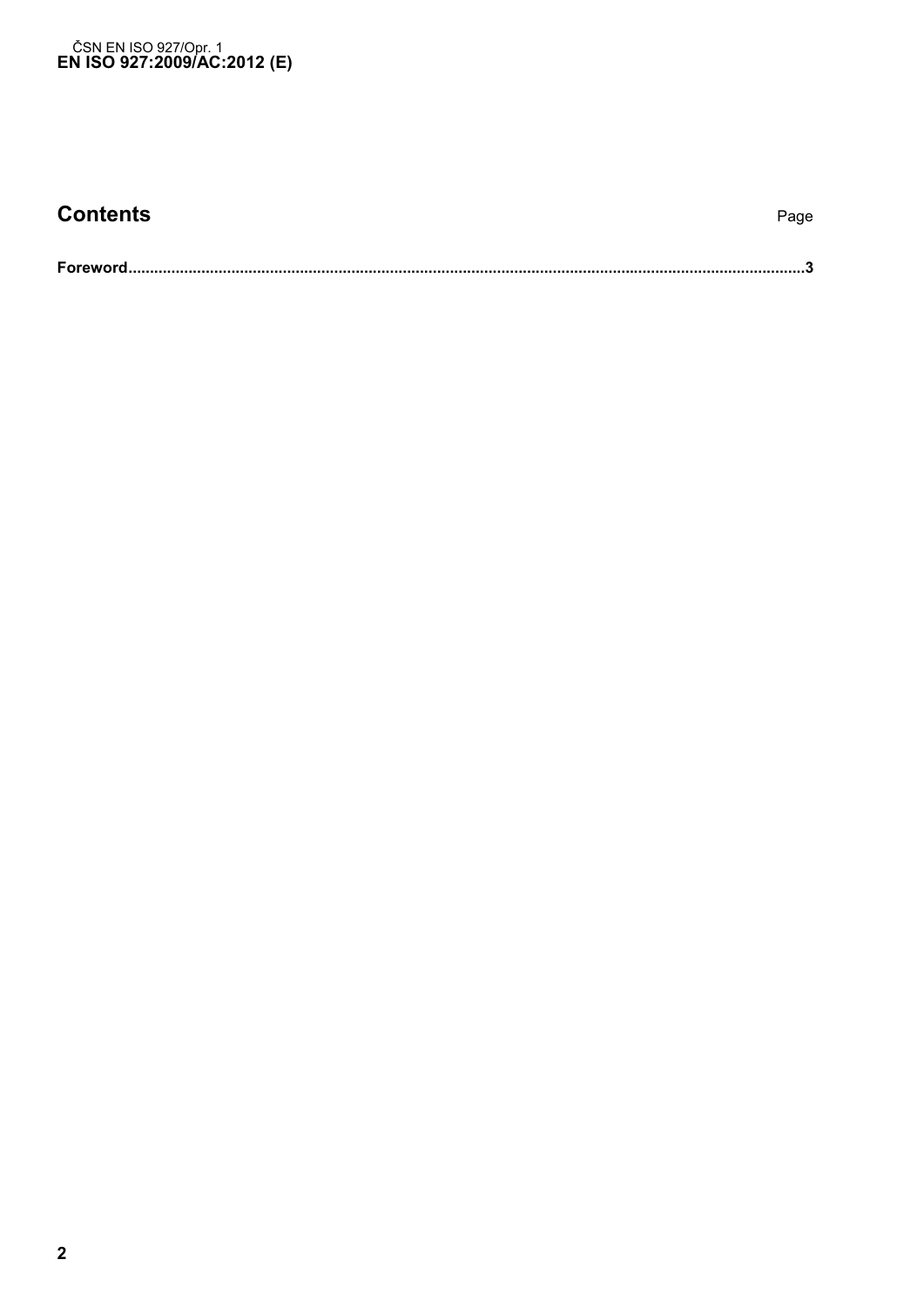## **Foreword**

This document (EN ISO 927:2009/AC:2012) has been prepared by Technical Committee ISO/TC 34 "Food products".

### **Endorsement notice**

The text of ISO 927:2009/Cor 1:2012 has been approved by CEN as a EN ISO 927:2009/AC:2012 without any modification.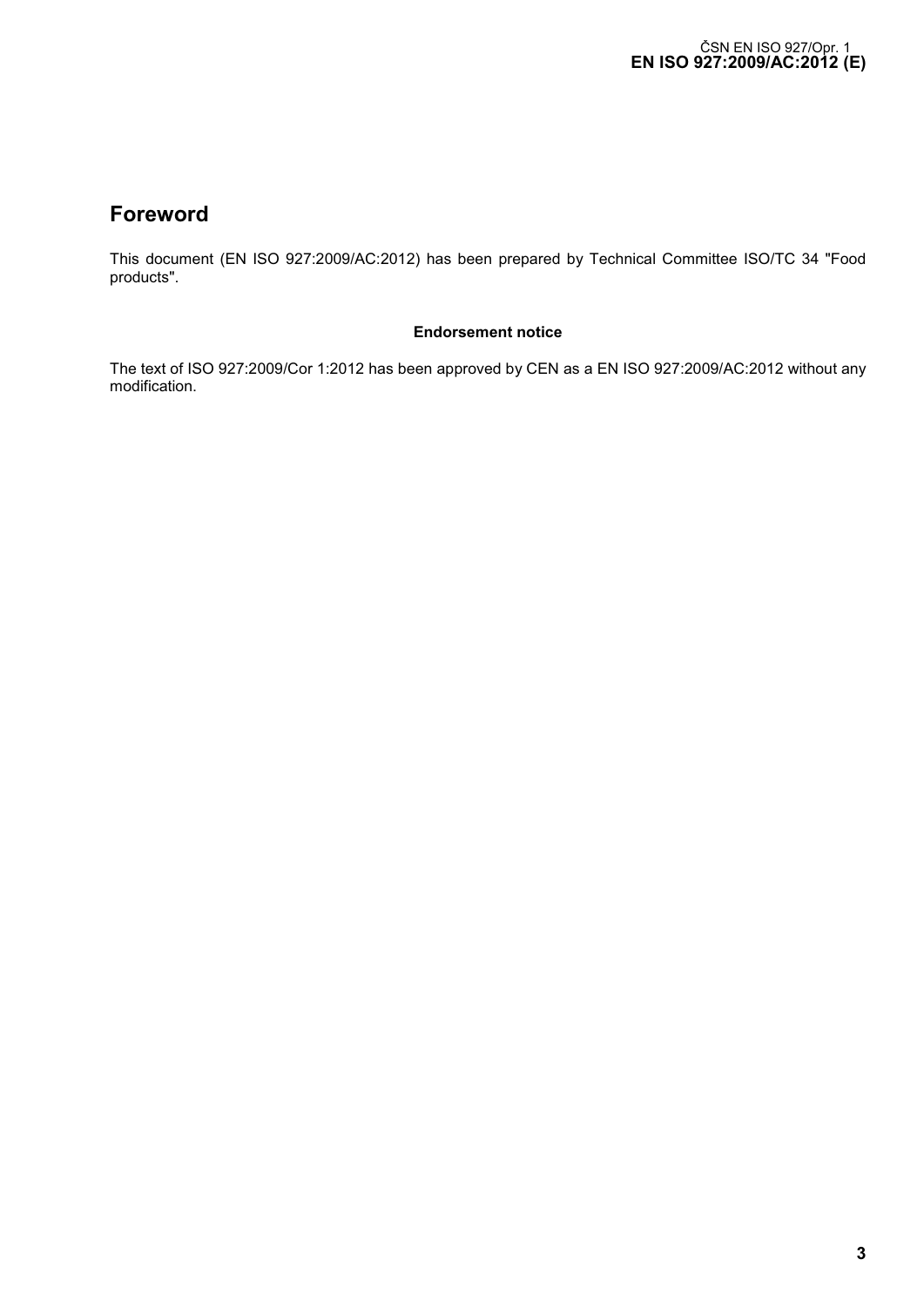ČSN EN ISO 927/Opr. 1



## **INTERNATIONAL STANDARD ISO 927:2009**

TECHNICAL CORRIGENDUM 1

Published 2012-09-15

INTERNATIONAL ORGANIZATION FOR STANDARDIZATION · MEЖДУНАРОДНАЯ ОРГАНИЗАЦИЯ ПО СТАНДАРТИЗАЦИИ · ORGANISATION INTERNATIONALE DE NORMALISATION

# **Spices and condiments — Determination of extraneous matter and foreign matter content**

TECHNICAL CORRIGENDUM 1

*Épices — Détermination de la teneur en matières étrangères*

*RECTIFICATIF TECHNIQUE 1*

Technical Corrigendum 1 to ISO 927:2009 was prepared by Technical Committee ISO/TC 34, *Food products*, Subcommittee SC 7, *Spices, culinary herbs and condiments*.

 $\overline{a}$ 

©ISO 2012 – All rights reserved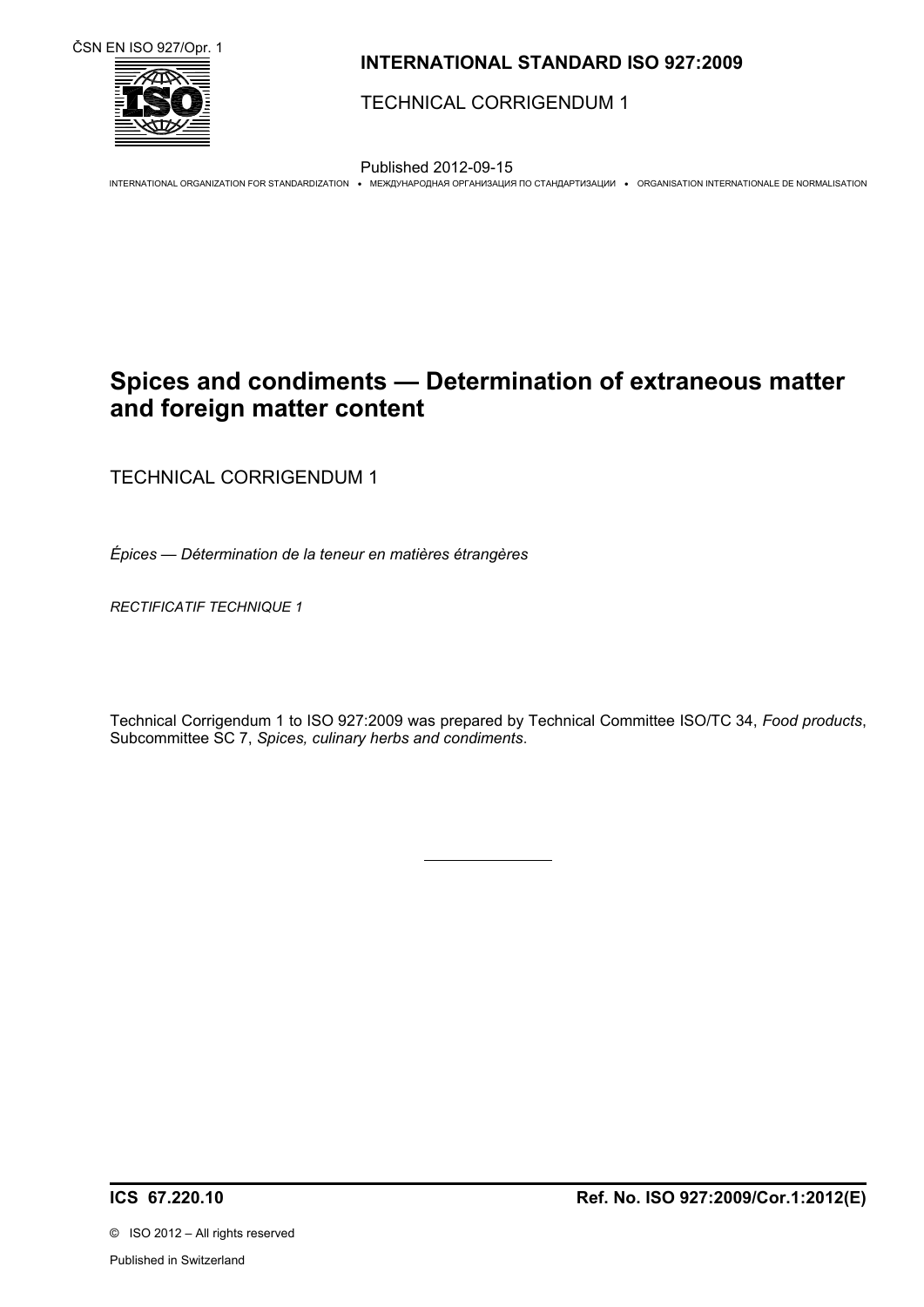#### *Page 4, 8.1*

Replace the existing text with the following.

#### **8.1 Extraneous matter and non-animal foreign matter**

The mass fraction of extraneous matter,  $w_{FM}$ , and mass fraction of non-animal foreign matter,  $w_{FM}$ , expressed as percentages, are given by:

$$
w_{EM} = 100 \times \frac{m_{EM}}{m_S}
$$

$$
w_{FM} = 100 \times \frac{m_{FM}}{m_S}
$$

#### where

 $m_{\text{FM}}$  is the mass, in grams, of extraneous matter;

 $m_{FM}$  is the mass, in grams, of non-animal foreign matter;

 $m<sub>S</sub>$  is the mass, in grams, of the laboratory sample or test portion, as appropriate.

Express the results to one decimal place.